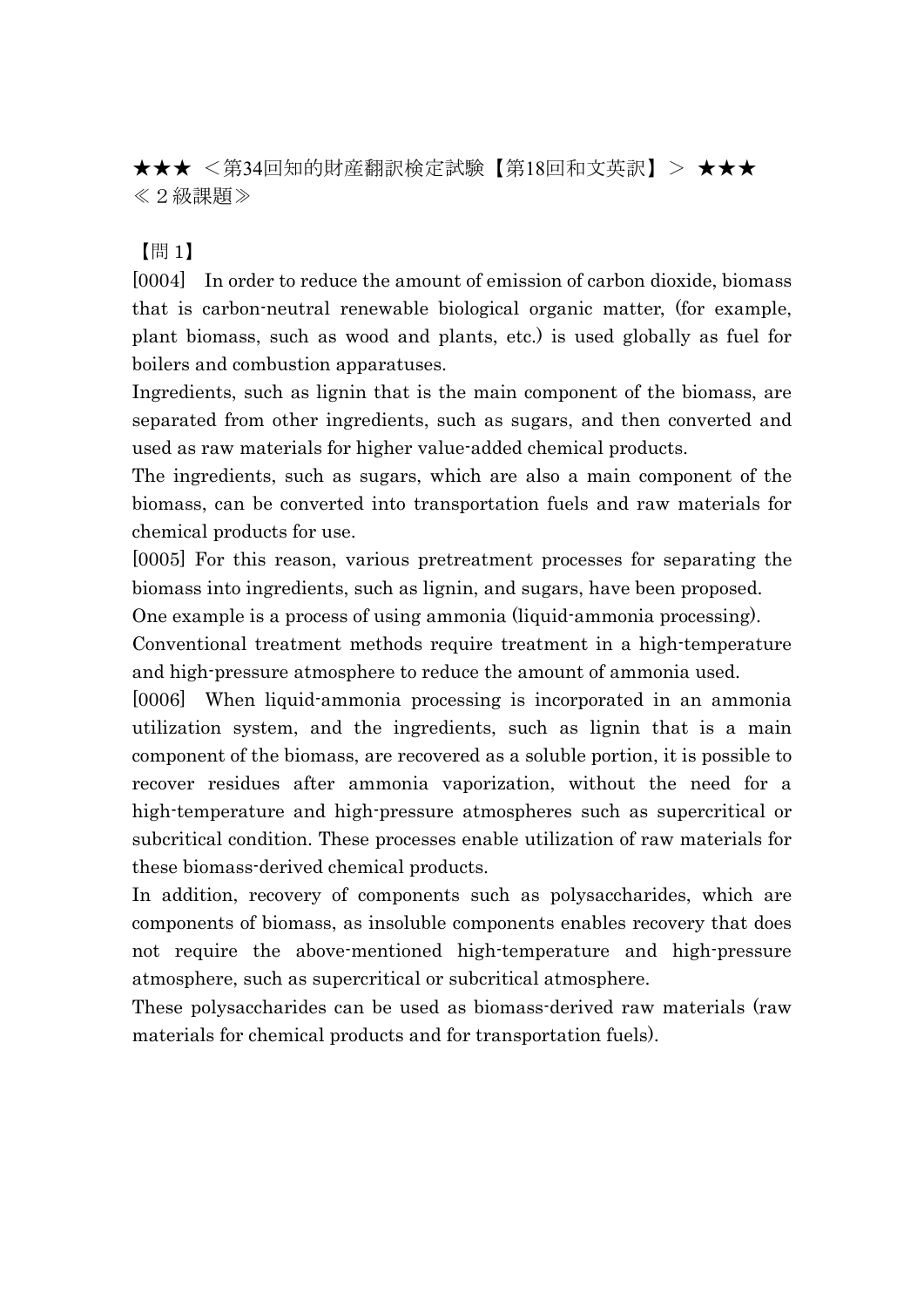【問 2】

[0005] An embodiment of the syringe of the present invention will now be described with reference to Fig. 1.

The syringe has at least the following components:

an outer cylinder B composed of a reduced-diameter tip portion (referred to also as a "cylinder tip") 8 having an internal bore of a small-diameter, and a large-diameter portion 11 capable of storing an injectable solution therein; a needle assembly A including a needle tube 1 having a base end 4 insertable into the internal bore of the cylinder tip 8; and

a plunger having a gasket 9.

When the needle assembly A and the outer cylinder B are joined together, the base end 4 of the needle assembly 4 projects into the internal bore of the cylinder tip 8 and fits into a needle fitting portion 5 (to be described later).

[0006] The wall defining the internal bore of the cylinder tip 8 has a tapered portion 13 the diameter of which increases toward an open end.

The tapered portion 13 continues to the aforementioned needle fitting portion 5 presented as a minimum-diameter portion of the wall defining the internal bore of the cylinder tip 8.

The needle fitting portion 5 can receive the base end 4 of the needle tube 1 inserted into the cylinder tip 8 and hold the needle tube 1 in a fitting state.